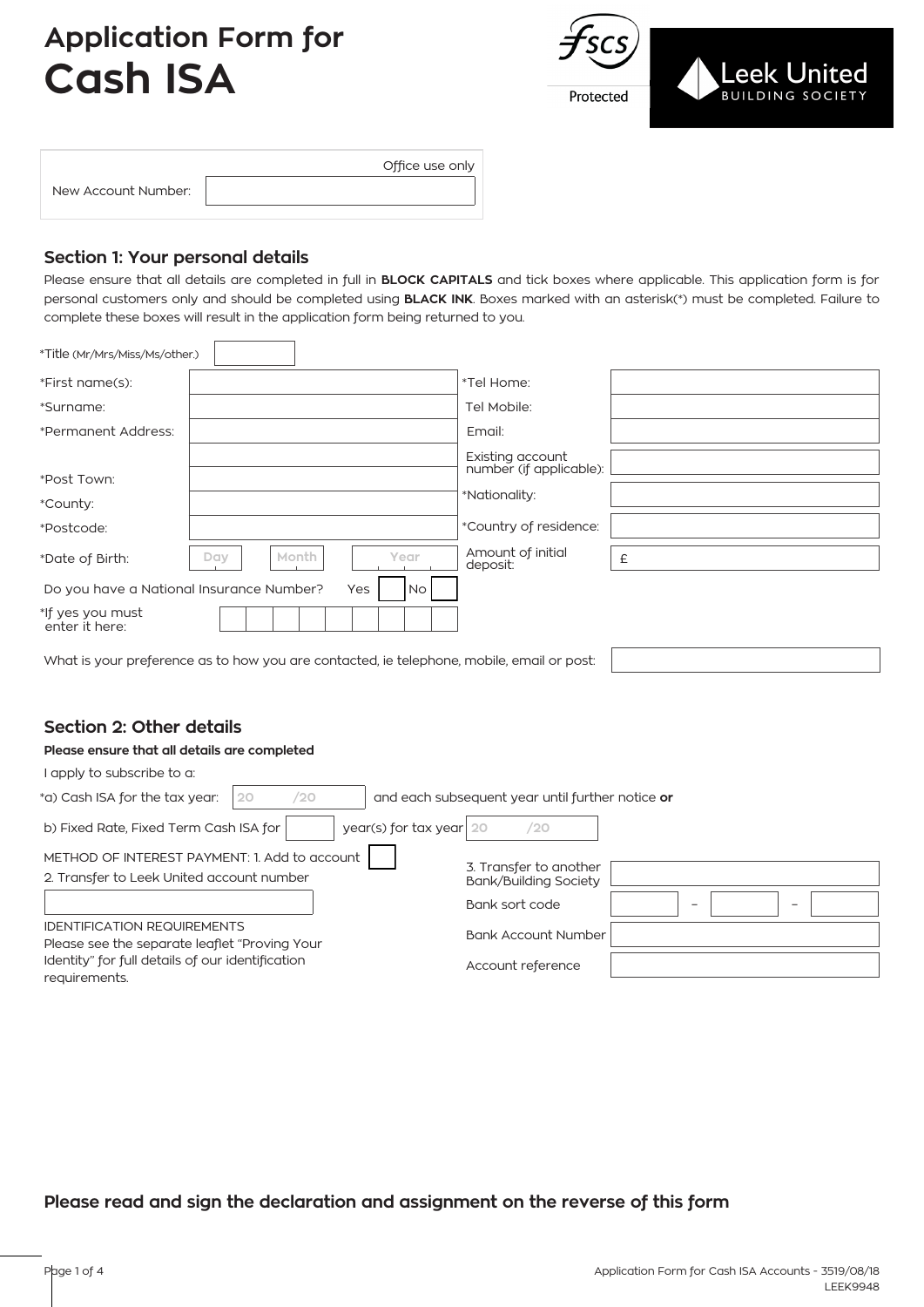# **ISA Application**

## **AGREEMENT TO ASSIGN**

IF YOU HAD A SHARE ACCOUNT WITH THE SOCIETY ON 23 JANUARY 2000 AND HAVE KEPT A SHARE ACCOUNT EVER SINCE THAT DATE, THE WORDING IN PARAGRAPHS 1 TO 3 BELOW DOES NOT APPLY TO YOU.

1. By applying to open a share account on or after 24 January 2000, I agree with the Society and the Charities Aid Foundation ("the CAF") that I will assign to the CAF (or to any charities nominated by it or by the Society under the provisions of a deed dated 21 January 2000 between the Society and the CAF, in which case references to the CAF shall include references to any other charities, but to no other person) the rights to any relevant conversion benefits (defined below). This obligation will not apply to me if I fall within any class of persons which, as at today's date, the Society wishes to be excluded from such obligation. This agreement is irrevocable and authorises the Society to transfer to the CAF any such benefits without further notice to me.

I understand that neither the Society nor the CAF will release me from this agreement or vary its terms and (except as set out in paragraph 2 below) I will continue to be bound by the above condition even if the Society decides at some time in the future (and announces any such decision by press release) that it is no longer in the best interests of the Society to continue with the above assignment condition generally in respect of new members.

- 2 (a) "Relevant conversion benefits" means any benefits to which I might become entitled as a shareholding member of the Society under the terms of any further transfer of the Society's business to a company (i.e. on a conversion or takeover) which is completed at any time within the five years immediately following the date on which my share account is opened. "Relevant conversion benefits" does not include the statutory right to have shares in the Society (including any balances on share accounts) converted into deposits with the company on a conversion or takeover.
- 2 (b) If the Society merges with any other society after the date of such merger, the "Society" includes such other society.
- 3. I authorise the Society to pass to the CAF such information relating to me and my accounts with the Society as the CAF may reasonably require in order to administer this agreement to assign and the relevant conversion benefits and for no other purpose. I consent to both the Society and the CAF holding and processing such information for such purposes.

A list of the classes of persons which the Society currently wishes to be excluded from the obligation to assign (which list may change from time to time but not with retrospective effect) is available on request from the Society at its principal office.

### **DATA PROTECTION LEGISLATION**

The Data Controller is Leek United Building Society, whose principal office is 50 St Edward Street, Leek, Staffordshire, ST13 5DL.

The information you are supplying will be held by the Society and used for market research purposes, developing goods and services, statistical and business analysis, customer servicing, and administration. Your information may be passed to other companies within the Leek United group for the purposes stated above.

This information may be held during the life of the account and for administration reasons after the account has closed.

Under data protection legislation you are entitled to receive a copy of personal information held about you, have inaccurate data corrected, restrict the purposes for which your personal data is used and in certain circumstances the right to your data being erased. Further information regarding how we manage your data can be found within our Privacy Notice which can be found at leekunited.co.uk/privacy/, or alternatively can be requested from any of our branches or by writing to the address above. If you would like to obtain information held about you, please write to the address above.

#### **MARKETING PREFERENCES**

We would like to use the contact details you provide us to keep you up to date with our latest news and offers, ranging from Member benefits through to information on our products and services we feel may be of interest to you. We'll always treat your personal details with the greatest of care, and will never pass them onto any other companies for Marketing purposes. If you would like to receive Marketing promotions from us, just tick any of the following, as we want to contact you via your preferred channels:



See our privacy policy, leekunited.co.uk/privacy/, for more about how we use your information. Don't forget you can opt out of marketing at any time by telephone, email or visiting one of our Branches.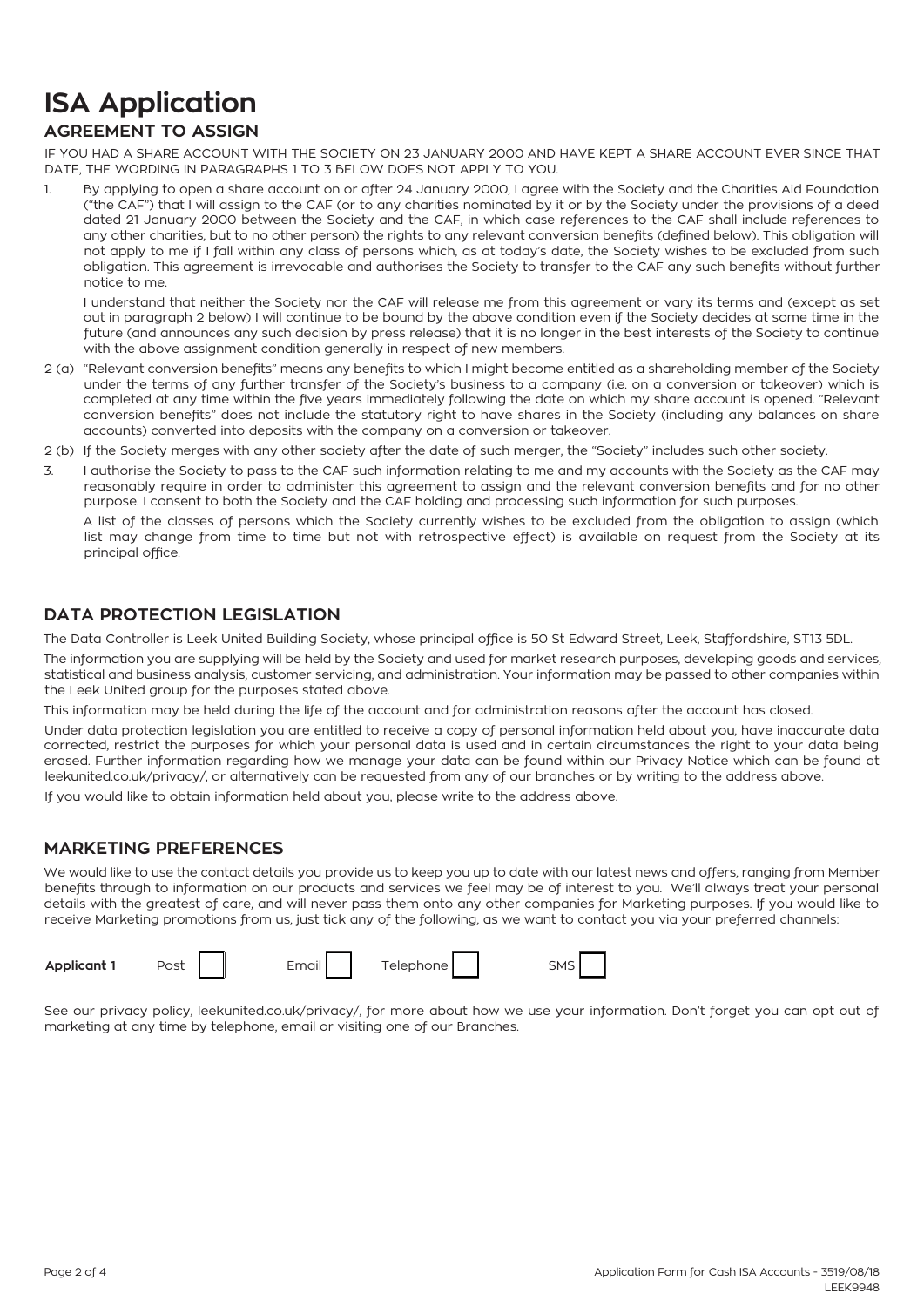## **Declaration**

- (a) I declare that:
	- all subscriptions made, and to be made, belong to me;
	- I am 16 years of age or over;
	- I have not subscribed and will not subscribe more than the overall subscription limit in total to a cash ISA, a stocks and shares ISA, an innovative finance ISA and a Lifetime ISA in the same tax year.
	- I have not subscribed and will not subscribe more than the cash ISA subscription limit to one cash ISA.
	- I have not subscribed and will not subscribe to another cash ISA in the same tax year that I subscribe to this cash ISA, and
	- I am resident and ordinarily resident in the United Kingdom for tax purposes or, if not so resident, either perform duties which, by virtue of section 28 of Income Tax (Earnings & Pensions) Act 2003 (Crown employees serving overseas), are treated as being performed in the United Kingdom, or I am married to or in a civil partnership with, a person who performs such duties. I will inform Leek United Building society if I cease to be so resident or to perform such duties or be married to, or in a civil partnership with, a person who performs such duties.
- (b) I authorise Leek United Building Society
	- to hold my cash subscription, ISA investments, interest, dividends and any other rights or proceeds in respect of those investments and any other cash;
	- to make on my behalf any claims to relief from tax in respect of ISA investments; and
- (c) I confirm that I have read the product literature relating to the account, and that I have received and read the Statement of Practice investors document and agree to be bound by the terms and conditions contained therein as well as the Rules of the Society (copies of which are available on request) and any subsequent Terms and Conditions specific to the product I have chosen and Rules applicable at that time.
- (d) I confirm that I am aware that the type of account is a share account and I understand that only the first named account holder will initially be recorded in the Society's Records as the Representative Joint Shareholder for the account. Subject to the Rules of the Society, only the Representative Joint Shareholder will have voting rights.
- (e) I declare that any share(s) acquired by me under this account will not be held by me as a bare trustee for a body corporate, or for persons who include a body corporate.
- (f) I agree to be bound by the conditions relating to the Agreement to Assign as described above.
- (g) I confirm this information is correct and I understand that I may request in writing, a copy personal information held about me by the Society.

I declare that this application form has been completed to the best of my knowledge and belief.

I confirm I have received the Financial Services Compensation Scheme Information and Exclusions Sheet.

**Signature Date**